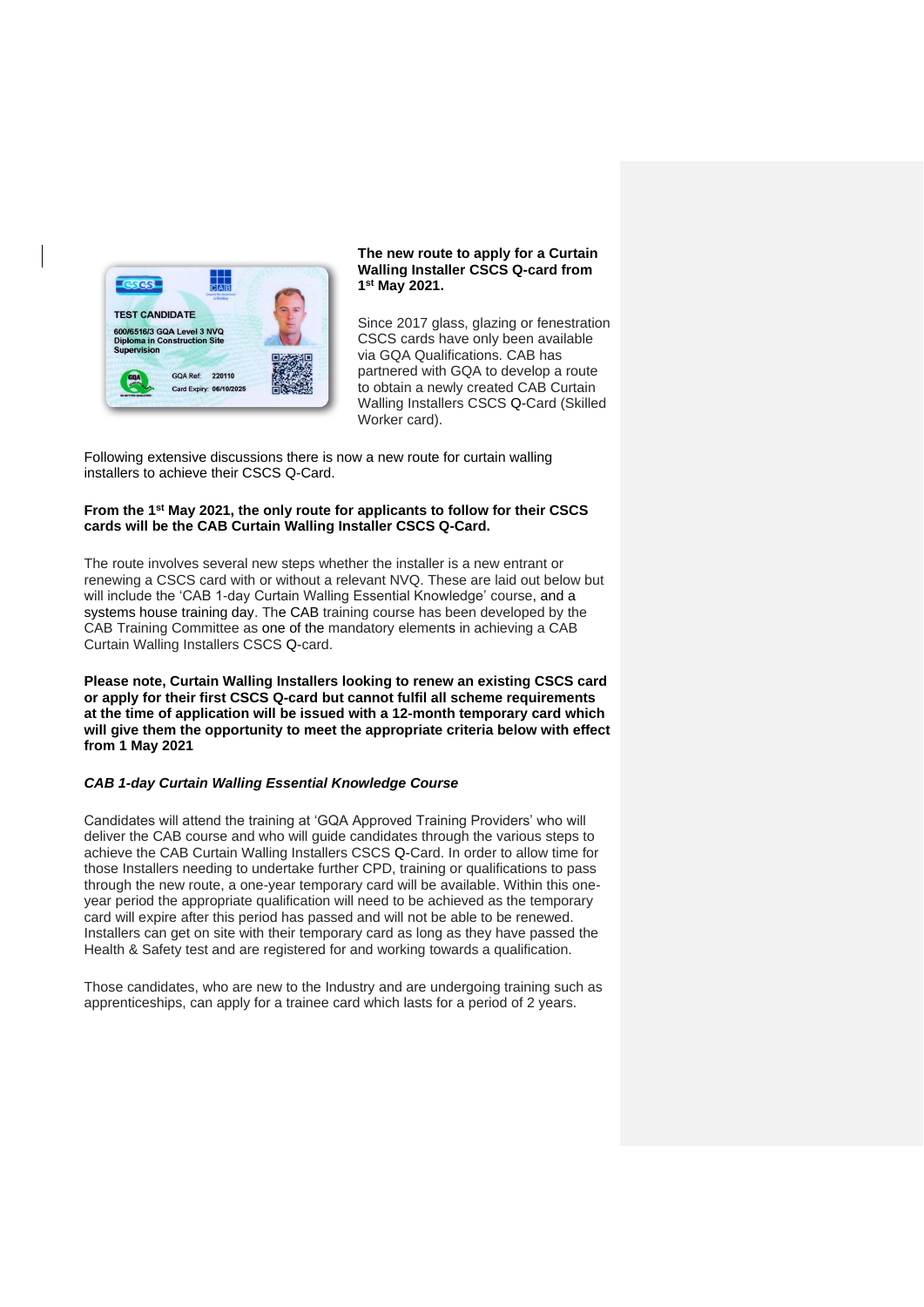To ensure the whole process is kept up to date and continues to meet best practice, the Approved Training Providers will take part in regular formal review meetings with CAB, GQA and systems house experts.

## **Applying for the CAB Curtain Wall Installers CSCS Q-Card**

There are different processes to follow depending on the type of card you are There are different processes to follow depending on the type of card you are applying for, the following outlines the process for each type:

### 1. **Apprentice / New to the industry**

Individuals who are new to the industry, will need to apply for a Trainee Card, within the 2 years this card lasts for they will need to achieve the following steps before, they can apply for a full CSCS Q-Card The route to apply for this card is as follows:

- Must have passed the GQA H&S Assessment test or have achieved the CITB Health, Safety and Environment test within the last 2 years
- Must be registered for the relevant Curtain Wall Installer NVQ / SVQ qualification or Fenestration Installation qualification in the context of Curtain Wall installation

As explained above, during the 2 year lifespan of the card, individuals :

- Must have attended the *CAB 1-day Curtain Walling Essential Knowledge'* course and successfully completed the end of course assessment
- Must have attended a *1-day 'Independently Assessed' System House Product Training Day* and successfully completed the end of course test

### 3.2. **Experienced worker who does not have the relevant NVQ / SVQ qualification**

Individuals who are applying for the Curtain Wall Installer CSCS Q-card who have experience in the industry, but no qualification will need to apply for a temporary card. Within the 12 months this card lasts for they will need to achieve the following steps, before they can apply for a full CSCS Q-Card.

The route to apply for this card is as follows:

- Must have passed the GQA H&S Assessment test or have achieved the CITB Health, Safety and Environment test within the last 2 years
- Must be registered for the NVQ / SVQ Curtain Wall Installer qualification or a Fenestration Installation NVQ / SVQ Qualification with the Curtain Walling Endorsement.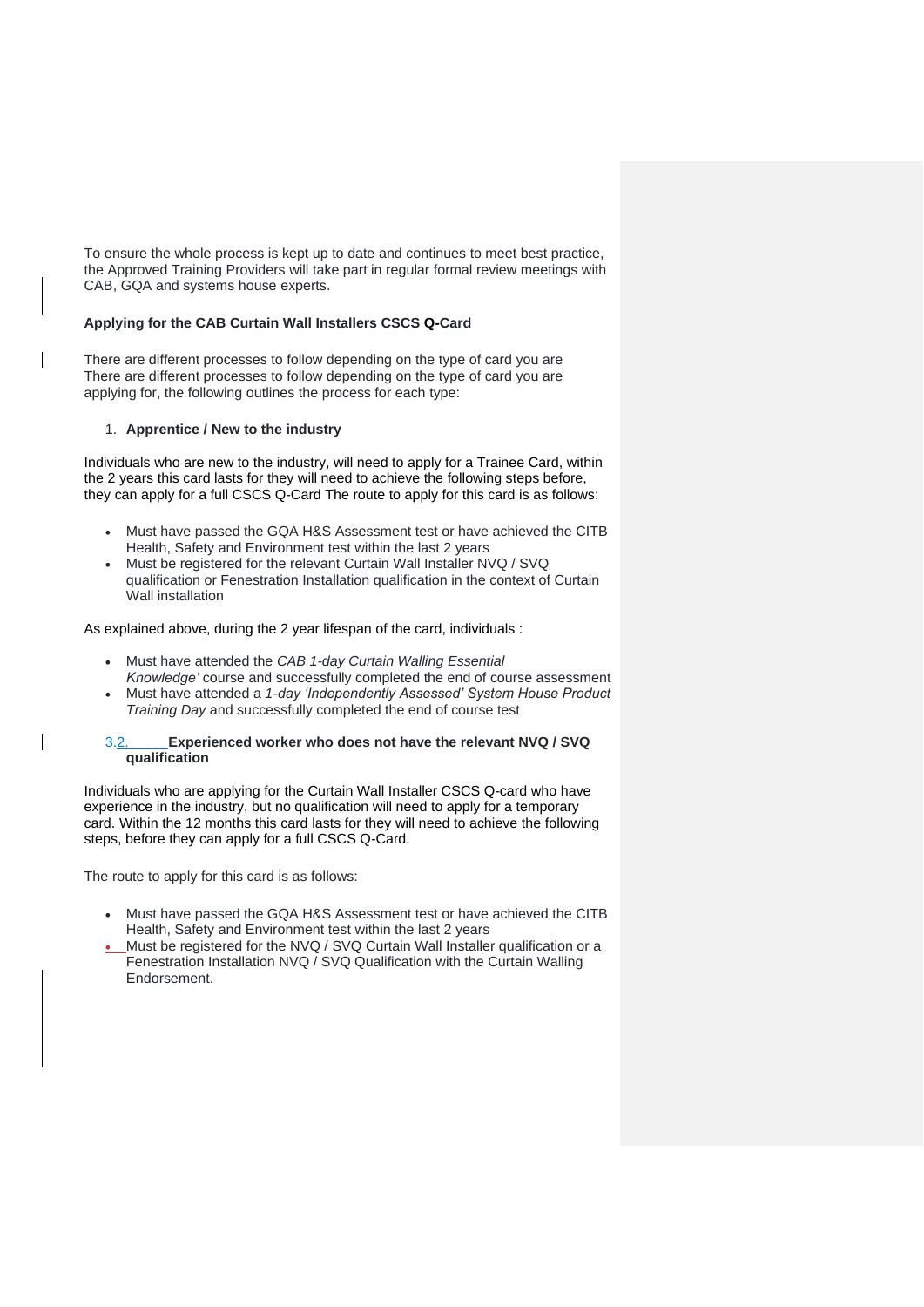During the 12 months' lifespan of this card, individuals:

- Must have attended the '*CAB 1-day Curtain Walling Essential Knowledge'* course within the past 12 months and successfully completed the end of course assessment
- Must have attended a *1-day 'Independently Assessed' System House Product Training Day* within the past 2 years and successfully completed the end of course test

## 4.3. **Installer has the relevant NVQ/SVQ qualification – applying for 1st CSCS Q-card**

For those people who have already achieved their Level 2 Curtain Wall Installers qualification and want to apply for a Full card but have not completed the CAB course and the systems house product training day, a temporary CSCS Q-card will be issued. The route to apply for this card is as follows:

- Must have passed the GQA H&S Assessment test or have achieved the CITB Health, Safety and Environment test within the last 2 years
- Auditable and verifiable proof of achievement of relevant qualification either the Level 2 Curtain Wall Installer or the Level 3 Fenestration Qualification with the Curtain Walling Endorsement

During the 12 months' lifespan of the card, individuals:

- Must have attended the '*CAB 1-day Curtain Walling Essential Knowledge'* course within the past 12 months and successfully completed the end of course assessment
- Must have attended a *1-day 'Independently Assessed' System House Product Training Day* within the past 2 years and successfully completed the end of course test

# 5.4. **Installer has the NVQ/SVQ Curtain Wall Installer qualification – applying for renewal CSCS Q-Card**

For those people who have already achieved their Level 2 Curtain Wall Installers qualification, hold a CSCS card, and want to apply for a renewal card, and have not completed the CAB Training course and the system's house training day, a temporary CSCS Q-card will be issued. The route to apply for this card is as follows:

- Must have passed the GQA H&S Assessment test or have achieved the CITB Health, Safety and Environment test within the last 2 years
- Must have achieved the Curtain Wall Installer Competency Update **Qualification**